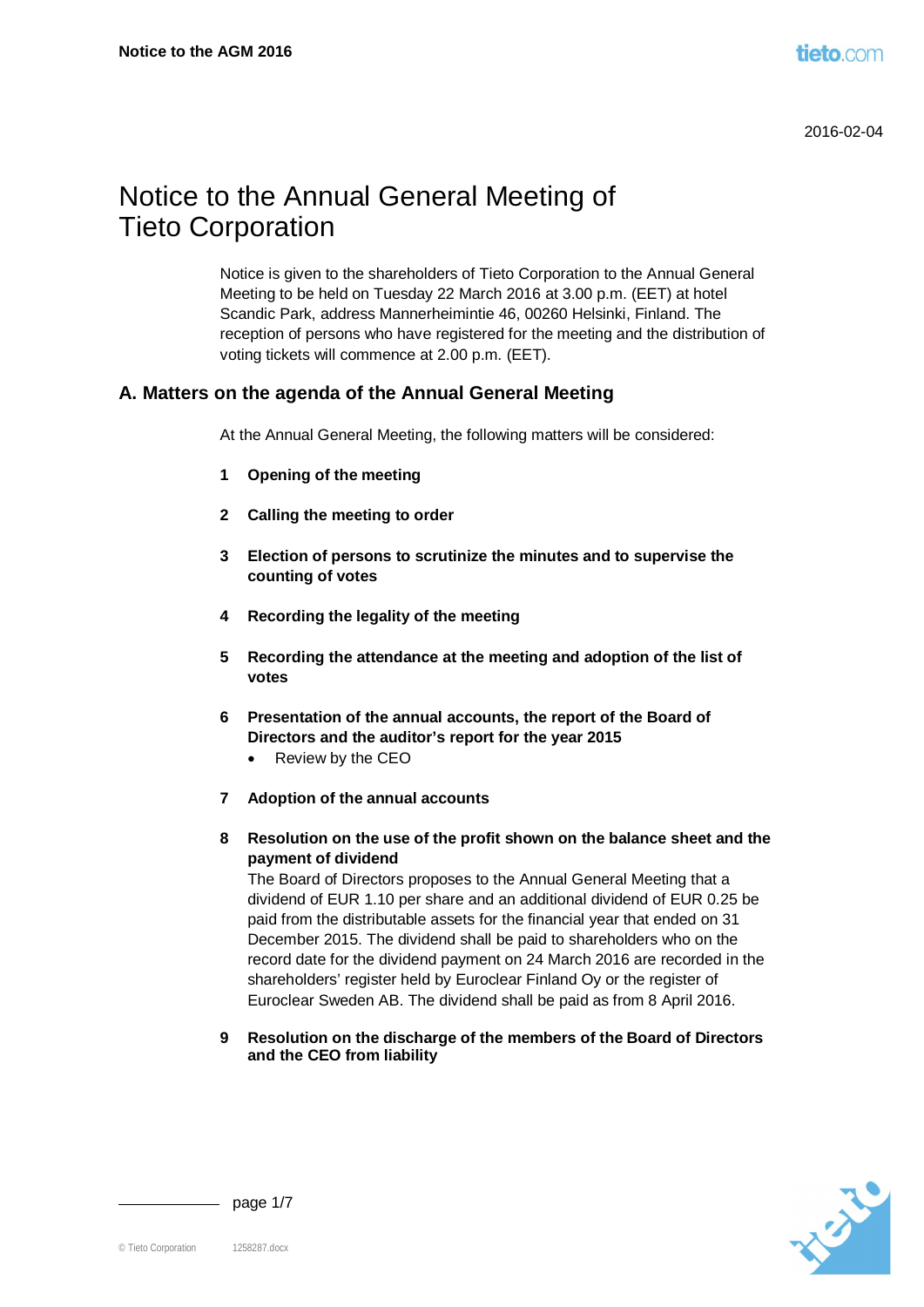#### **10 Resolution on the remuneration of the members of the Board of Directors**

The Shareholders' Nomination Board proposes that the remuneration of the Board of Directors will be annual fees and remain unchanged as follows: EUR 83 000 to the Chairman, EUR 52 500 to the Deputy Chairman and EUR 34 500 to the ordinary members of the Board of Directors. The same fee as to the Board Deputy Chairman will be paid to the Chairman of Board Committee unless the same individual is also the Chairman or Deputy Chairman of the Board. In addition to these fees it is proposed that the member of the Board of the Directors be paid a remuneration of EUR 800 for each Board meeting and for each permanent or temporary committee meeting. It is the company's practice not to pay fees to Board members who are also employees of the Tieto Group.

The Shareholders' Nomination Board proposes that 40 % of the fixed annual remuneration be paid in Tieto Corporation's shares purchased from the market. The shares will be purchased within two weeks from the release of the interim report January 1 - March 31, 2016. According to the proposal, the Annual General Meeting will resolve to acquire the shares directly on behalf of the members of the Board which is an approved manner to acquire the company's shares in accordance with the applicable insider rules. The Shareholders' Nomination Board is of the opinion that increasing long-term shareholding of the Board members will benefit all the shareholders.

**11 Resolution on the number of members of the Board of Directors** The Shareholders' Nomination Board proposes to the Annual General Meeting that the number of Board members be eight.

#### **12 Election of members of the Board of Directors and the Chairman** The Shareholders' Nomination Board proposes to the Annual General

Meeting that the current Board members Kurt Jofs, Sari Pajari, Markku Pohjola, Endre Rangnes, Jonas Synnergren and Lars Wollung be re-elected and in addition Johanna Lamminen and Harri-Pekka Kaukonen are proposed to be elected as new Board members. Eva Lindqvist and Teuvo Salminen have informed that they are not available for re-election. The Shareholders' Nomination Board proposes that Markku Pohjola shall be re-elected as the Chairman of the Board of Directors.

The term of office of the Board members ends at the close of the next Annual General Meeting. All the proposed candidates have given their consent to being elected.

Johanna Lamminen (born 1966) is the Chief Executive Officer of Gasum Oy, a Finnish company offering natural gas and biogas for energy production, industry, homes and transport. Previously, she held executive positions in Danske Bank Oyj, Evli Pankki Oyj and SSH Communications Security Oyj. Johanna has graduated as LicSc. (Tech.) from Tampere University of Technology and conducted a MBA in Helsinki University of Technology.



page 2/7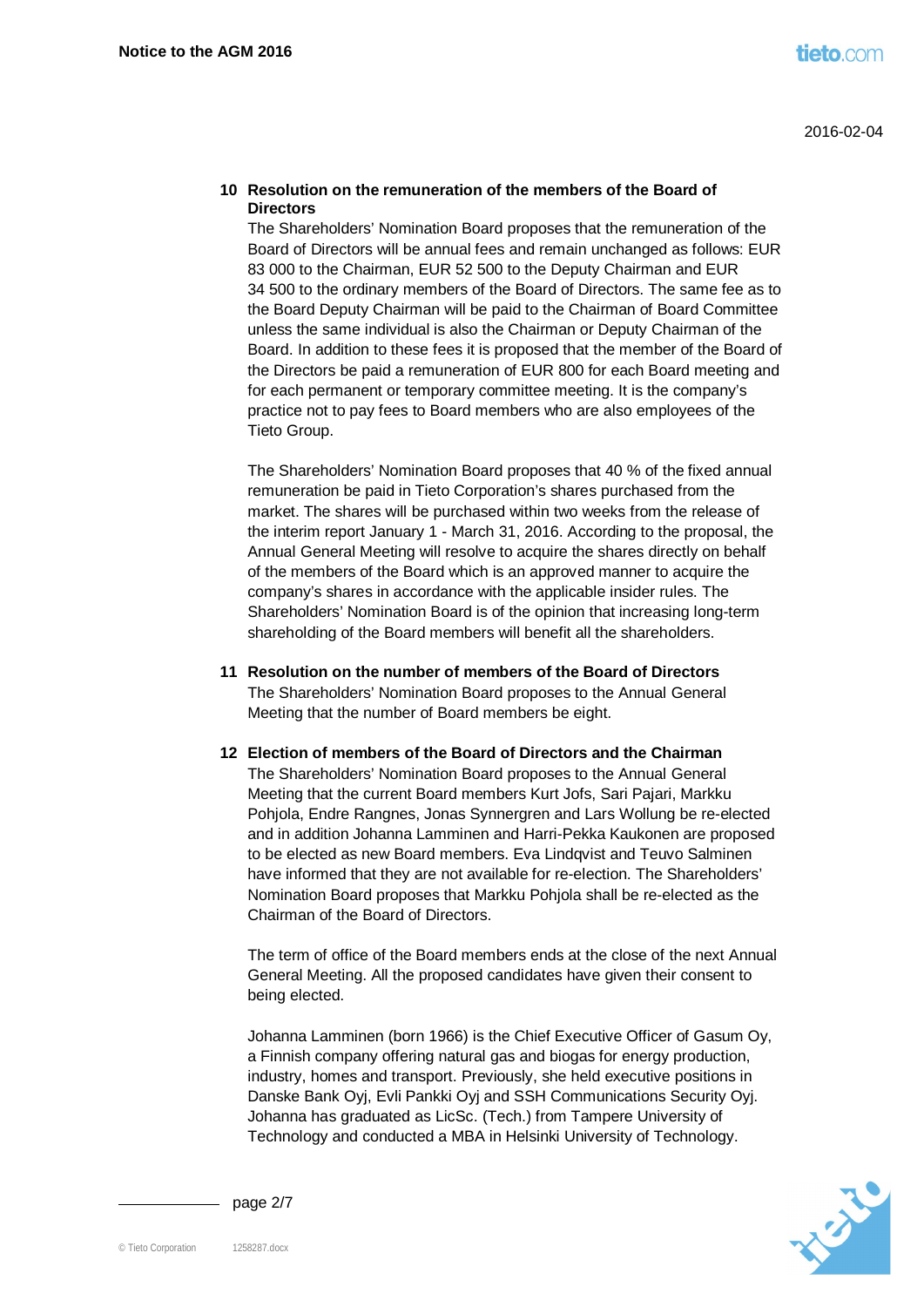Harri-Pekka Kaukonen (born 1963) is the former President and CEO of Sanoma Corporation, a European media and learning company. Previously, he has acted in various positions within Fazer Group, also having served as Fazer's Deputy CEO. Prior to that he was a partner and held various other positions at a consultant company McKinsey. By his education Harri-Pekka is DSc. (Tech.).

The biographical details of the candidates and information on their holdings are available on Tieto's website at www.tieto.com/cv.

In addition to the above, the company's personnel shall appoint two members, each with a personal deputy, to the Board of Directors. The term of office for the personnel representatives is two years and Esa Koskinen (deputy Ilpo Waljus) and Anders Palklint (deputy Robert Spinelli) are appointed to the Board until the Annual General Meeting 2018.

## **13 Resolution on the remuneration of the auditor**

The Audit and Risk Committee of the Board of Directors proposes to the Annual General Meeting that the auditor to be elected at the Annual General Meeting be reimbursed according to the auditor's invoice and in compliance with the purchase principles approved by the committee.

## **14 Election of auditor**

The Audit and Risk Committee of the Board of Directors proposes to the Annual General meeting that the firm of authorised public accountants PricewaterhouseCoopers Oy be re-elected as the company's auditor for the financial year 2016.

## **15 Authorizing the Board of Directors to decide on the repurchase of the company's own shares**

The Board of Directors proposes to the Annual General Meeting that the Board of Directors be authorized to decide on the repurchase of the company's own shares as follows:

The amount of own shares to be repurchased shall not exceed 7 200 000 shares, which currently corresponds to approximately 10 % of all the shares in the company. Only the unrestricted equity of the company can be used to repurchase own shares. Own shares can be repurchased at a price formed in public trading on the date of the repurchase or at a price otherwise formed on the market.

The Board of Directors decides how the share repurchase will be carried out. Own shares can be repurchased inter alia by using derivatives. The company's own shares can be repurchased otherwise than in proportion to the shareholdings of the shareholders (directed repurchase).

The authorization cancels previous unused authorizations to decide on the repurchase of the company's own shares. The authorization is effective until the next Annual General Meeting, however, no longer than until 30 April 2017.



page 3/7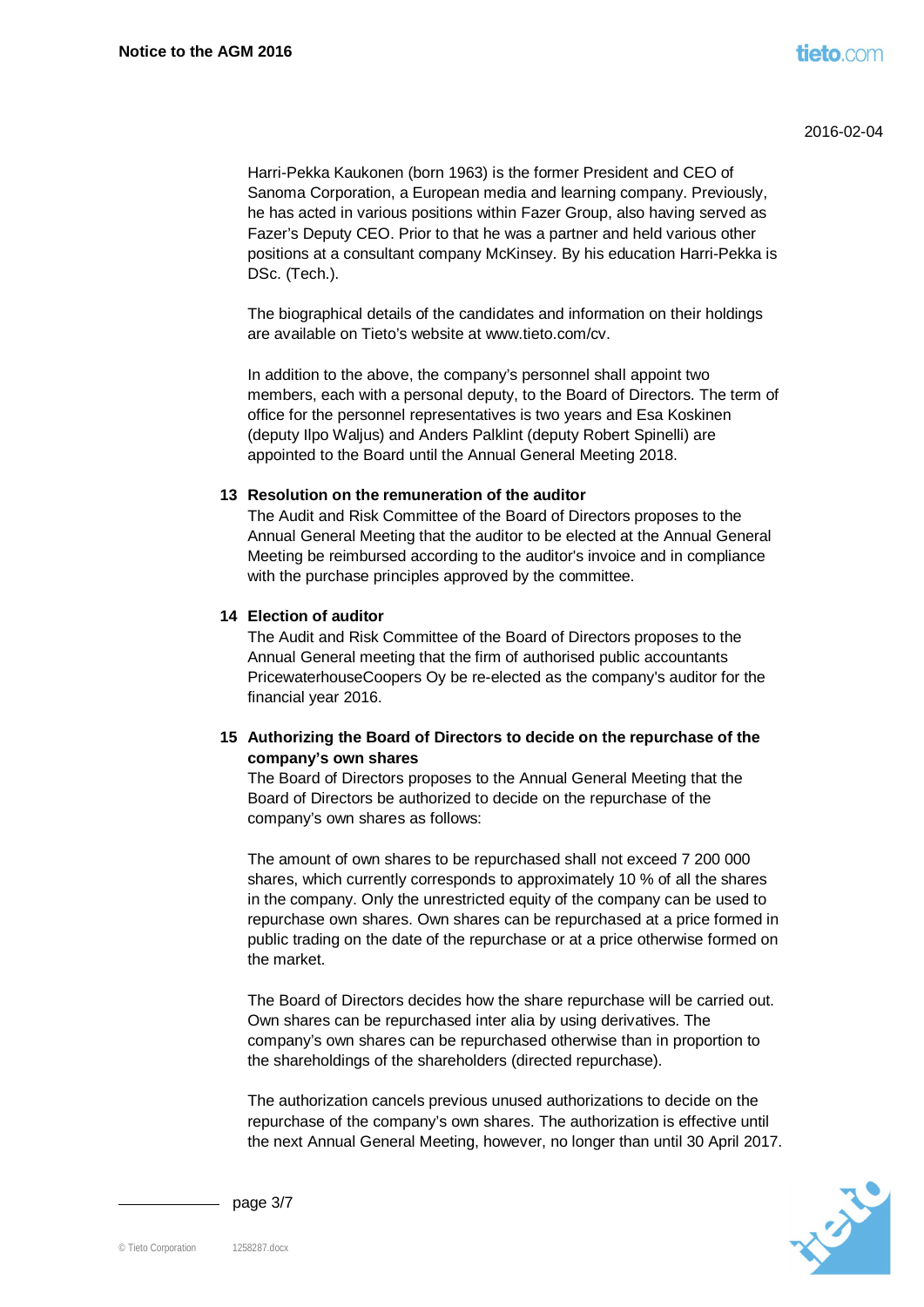**16 Authorizing the Board of Directors to decide on the issuance of shares as well as options and other special rights entitling to shares** The Board of Directors proposes to the Annual General Meeting that the Board of Directors be authorized to decide on the issuance of shares as well as on the issuance of option rights and other special rights entitling to shares referred to in chapter 10 section 1 of the Companies Act in one or more tranches as follows:

The amount of shares to be issued based on the authorization (including shares to be issued based on the special rights) shall not exceed 7 200 000 shares, which currently corresponds to approximately 10 % of all the shares in the company. However, out of the above maximum amount of shares to be issued no more than 700 000 shares, currently corresponding to less than 1 % of all of the shares in the company, may be issued as part of the company's share-based incentive programs.

The Board of Directors decides on the terms and conditions of the issuance of shares, option rights and of special rights entitling to shares. The authorization concerns both the issuance of new shares as well as the transfer of treasury shares. The issuance of shares and of special rights entitling to shares may be carried out in deviation from the shareholders' preemptive right (directed issue).

The authorization cancels previous unused authorizations to decide on the issuance of shares and on the issuance of options and other special rights entitling to shares. The authorization is effective until the next Annual General Meeting, however, no longer than until 30 April 2017.

## **17 Closing of the meeting**

# **B. Documents of the Annual General Meeting**

The agenda of the Annual General Meeting, the proposals of the Board of Directors, the Audit and Risk Committee and the Shareholders' Nomination Board and this notice are available on the company's website www.tieto.com/agm. The annual report, the report of the Board of Directors and the auditor's report of Tieto Corporation are available on the website during the week commencing on 22 February 2016. These documents are also available at the meeting. Copies of these documents and of this notice will be sent to shareholders upon request. The minutes of the meeting will be available on the company's website latest on 4 April 2016.



page 4/7

© Tieto Corporation 1258287.docx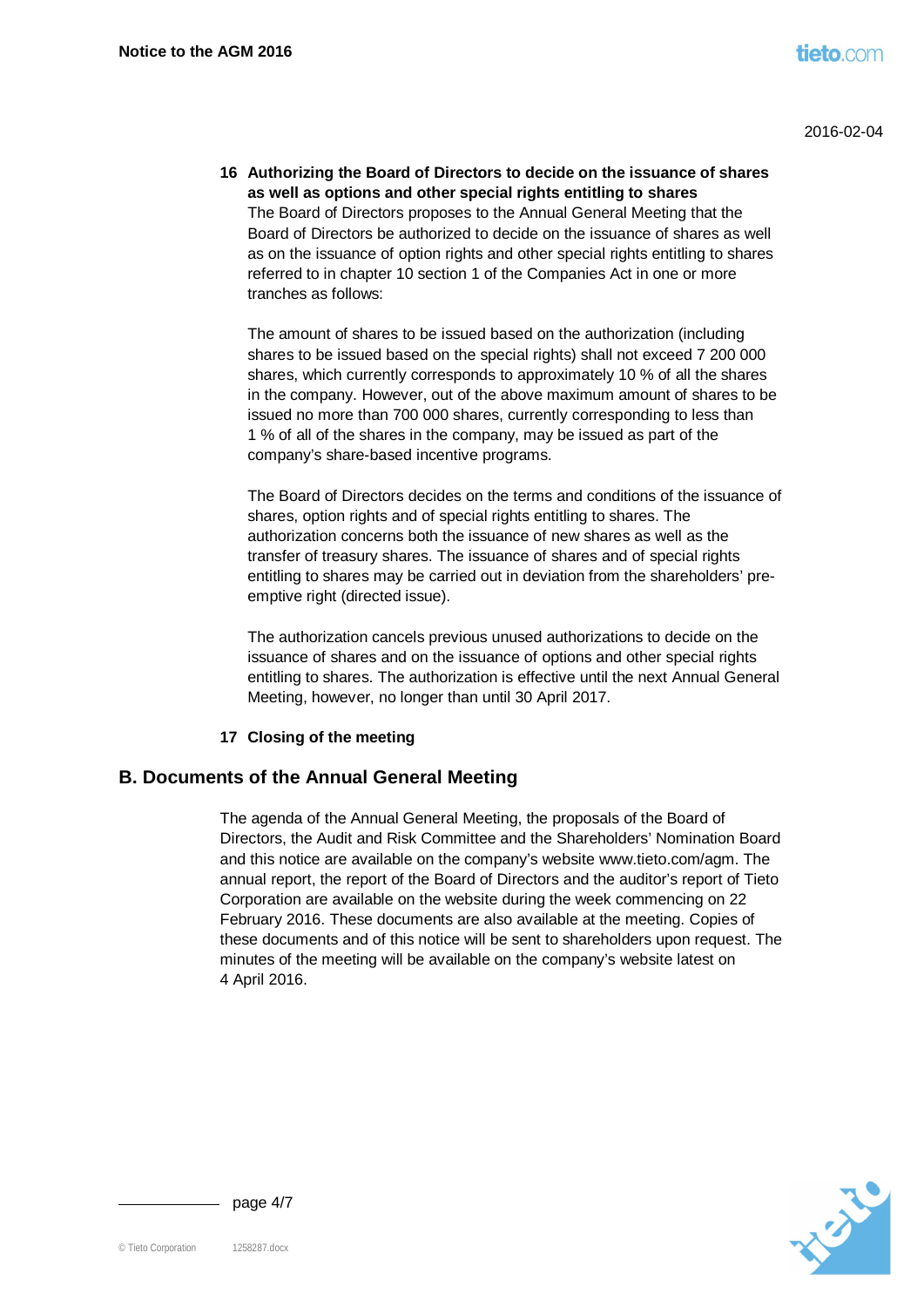# **C. Instructions for the participants in the Annual General Meeting**

## **1 Shareholders registered in the shareholders' register**

Each shareholder, who is registered on 10 March 2016 in the shareholders' register of the company held by Euroclear Finland Oy, has the right to participate in the Annual General Meeting. A shareholder, whose shares are registered on his/her Finnish book-entry account, is registered in the shareholders' register of the company.

A shareholder, who is registered in the shareholders' register of the company and wants to participate in the Annual General Meeting, shall register for the meeting no later than 17 March 2016 at 3.00 p.m. (EET) by giving a prior notice of participation, which shall be received by the company no later than on the abovementioned date. Such notice can be given:

- through Tieto's website at www.tieto.com/agm
- by e-mail agm@tieto.com
- $\bullet$  by phone +358 20 727 1740 (Mon-Fri 9.00 a.m.-3.00 p.m. EET)
- x by telefax +358 20 602 0232 or
- by mail to Tieto, Legal/AGM, P.O. Box 38, FI-00441 Helsinki, Finland.

In connection with the registration, a shareholder shall notify his/her name, personal identification number, address, telephone number and the name of a possible assistant or proxy representative and the personal identification number of a proxy representative. The personal data given to Tieto Corporation is used only in connection with the Annual General Meeting and with the processing of related registrations.

The shareholder, his/her authorized representative or proxy representative shall, where necessary, be able to prove his/her identity and/or right of representation.

## **2 Holders of nominee registered shares**

A holder of nominee registered shares has the right to participate in the general meeting by virtue of such shares, based on which he/she on the record date of the general meeting, i.e. on 10 March 2016, would be entitled to be registered in the shareholders' register of the company held by Euroclear Finland Oy. The right to participate in the general meeting requires, in addition, that the shareholder on the basis of such shares has been registered into the temporary shareholders' register held by Euroclear Finland Oy at the latest by 17 March 2016 by 10 a.m. (EET). As regards nominee registered shares this constitutes due registration for the general meeting.

A holder of nominee registered shares is advised to request without delay necessary instructions regarding the registration in the temporary shareholder's register of the company, the issuing of proxy documents and registration for the general meeting from his/her custodian bank. The account management organization of the custodian bank has to register a holder of nominee registered



page  $5/7$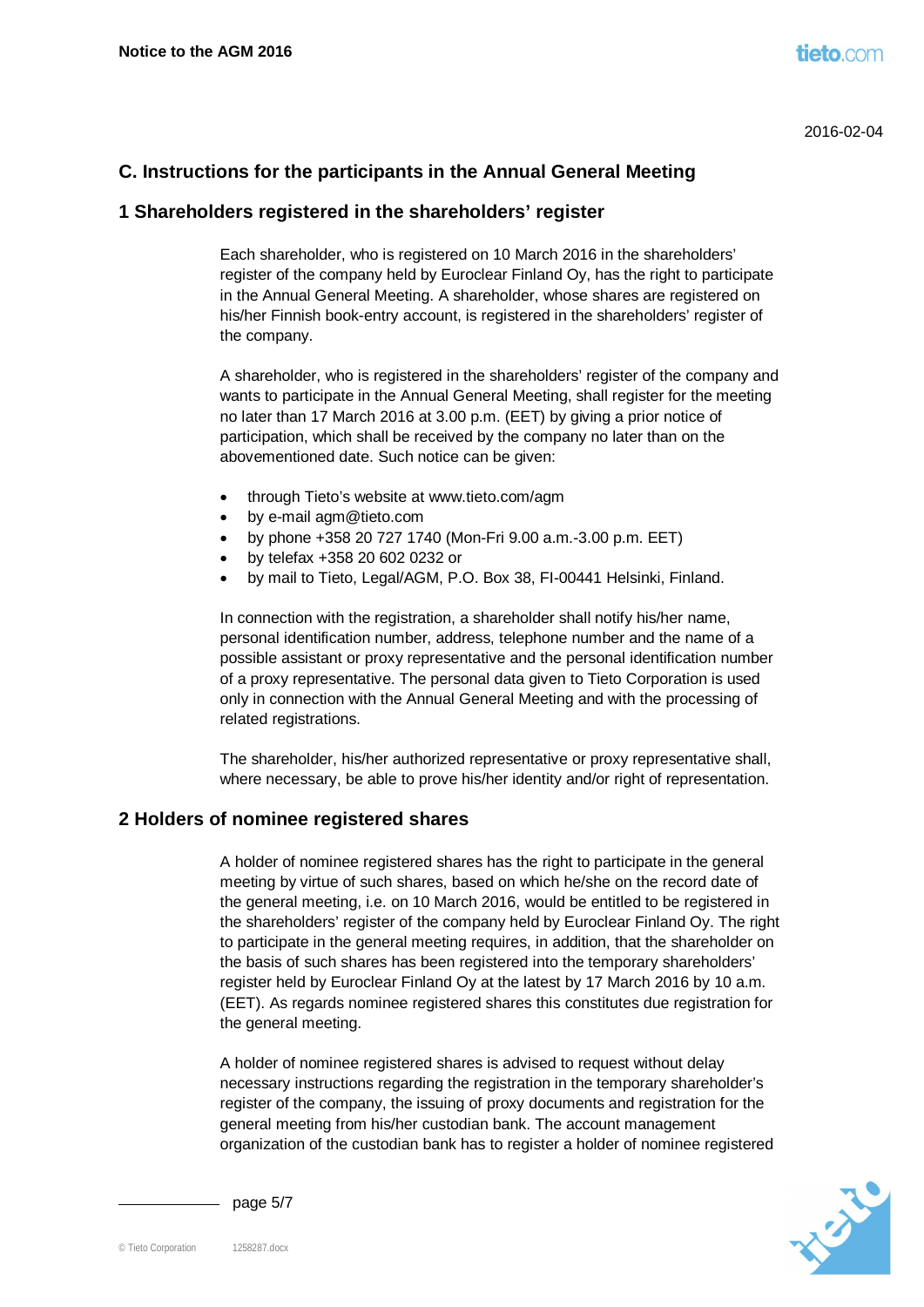shares, who wants to participate in the general meeting, into the temporary shareholders' register of the company at the latest by the time stated above.

[Further information o](http://www.tieto.com/agm)n these matters can be found on the company's website (www.tieto.com/agm).

## **3 Shares registered in Euroclear Sweden AB**

A shareholder with shares registered in Euroclear Sweden AB's Securities System who wishes to attend and vote at the AGM must:

1 be registered in the shareholders' register maintained by Euroclear Sweden AB not later than on 10 March 2016.

Shareholders whose shares are registered in the name of a nominee must, in order to be eligible to request a temporary registration in the shareholders' register of Tieto Corporation maintained by Euroclear Finland Oy, request that their shares are re-registered in their own names in the register of shareholders maintained by Euroclear Sweden AB, and procure that the nominee sends the above mentioned request for temporary registration to Euroclear Sweden AB on their behalf. Such reregistration must be made as of 10 March 2016 and the nominee should therefore be notified well in advance before said date.

2 request temporary registration in the shareholders' register of Tieto Corporation maintained by Euroclear Finland Oy. Such request shall be submitted in writing to Euroclear Sweden AB no later than on 11 March 2016 at 15:00 Swedish time.

Further information about attending the AGM is found on the company's website page www.tieto.com/agm.

This temporary registration made through written request to Euroclear Sweden AB is considered a notice of attendance at the general meeting.

## **4 Proxy representative and powers of attorney**

A shareholder may participate in the Annual General Meeting and exercise his/her rights at the meeting by way of proxy representation. A proxy representative shall produce a dated proxy document or otherwise in a reliable manner demonstrate his/her right to represent the shareholder at the Annual General Meeting. When a shareholder participates in the Annual General Meeting by means of several proxy representatives representing the shareholder with shares at different securities accounts, the shares by which each proxy representative represents the shareholder shall be identified in connection with the registration for the Annual General Meeting.

Possible proxy documents should be delivered in originals to Tieto, Legal/AGM, P.O. Box 38, FI-00441 Helsinki, Finland before 17 March 2016.



- page  $6/7$